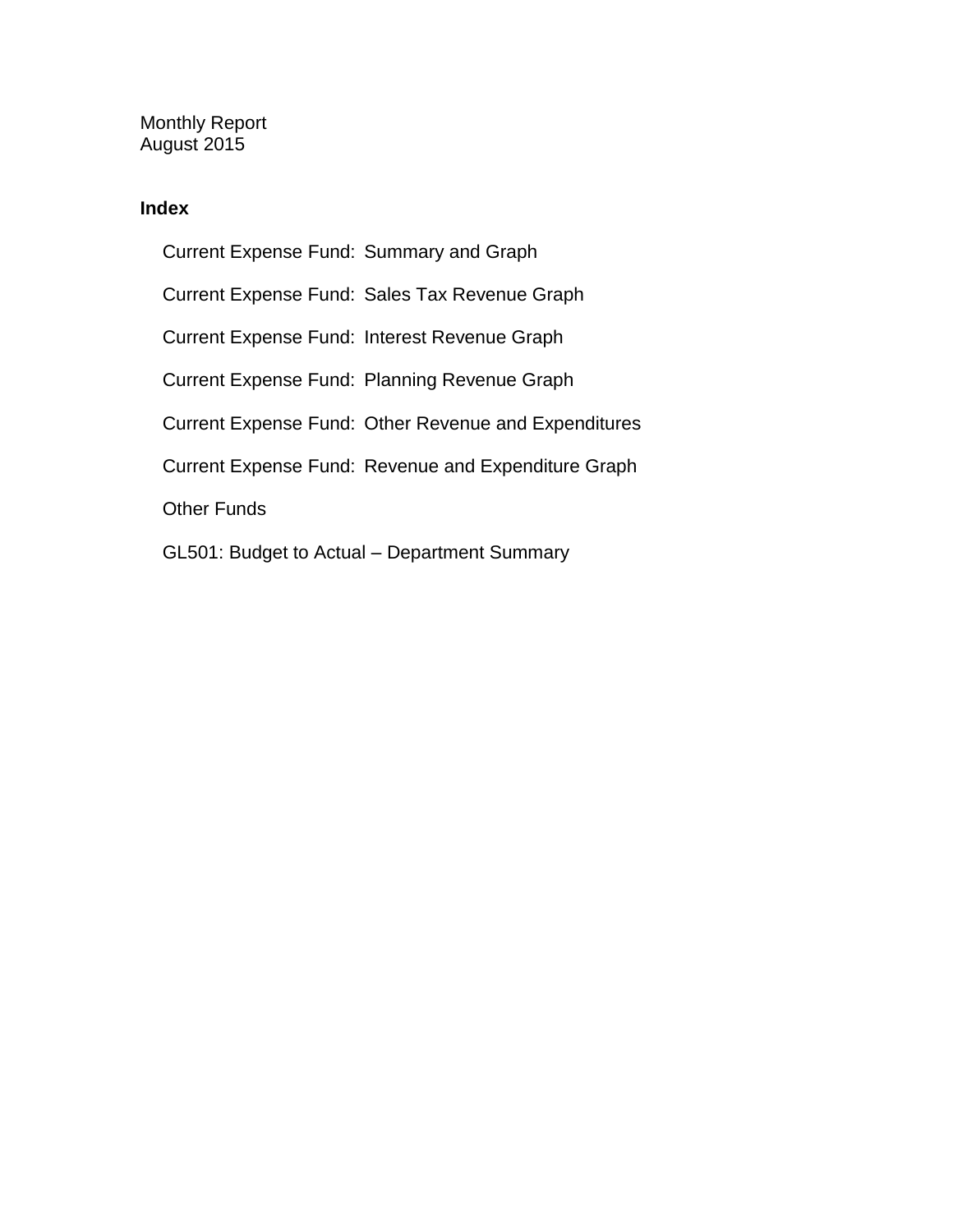### Island County **Monthly Report / AUGUST 2015**

#### **CURRENT EXPENSE FUND Thousands (000's)**

|                               | <b>Current Year</b> |            |                         |        | 2014    |            |                         | 2013          |         |            |                         |        |
|-------------------------------|---------------------|------------|-------------------------|--------|---------|------------|-------------------------|---------------|---------|------------|-------------------------|--------|
|                               | Current             | <b>YTD</b> | <b>Budget</b>           | %VS    | Current | <b>YTD</b> | <b>Budget</b>           | %VS           | Current | <b>YTD</b> | <b>Budget</b>           | % VS   |
|                               | Actual              | Actual     | Net of Beg.<br>Fund Bal | Budget | Actual  | Actual     | Net of Beg.<br>Fund Bal | <b>Budget</b> | Actual  | Actual     | Net of Beg.<br>Fund Bal | Budget |
| Revenue                       |                     |            |                         |        |         |            |                         |               |         |            |                         |        |
| Property Tax                  | 76                  | 4,444      | 7,786                   | 57%    | 37      | 4,121      | 7,482                   | 55%           | 48      | 4,145      | 7,291                   | 57%    |
| Sales Tax                     | 520                 | 2.555      | 5.157                   | 50%    | 421     | 3.121      | 4.484                   | 70%           | 418     | 2,882      | 4.052                   | 71%    |
| <b>Planning and Community</b> | 192                 | 1,251      | 1,830                   | 68%    | 229     | 1,206      | 1.456                   | 83%           | 125     | 981        | 1,363                   | 72%    |
| Interest - Investment         | 22                  | 375        | 552                     | 68%    | 18      | 354        | 552                     | 64%           | 46      | 383        | 302                     | 127%   |
| Gain/Loss on Investment       | 8                   | 20         |                         |        | (1)     | 20         |                         |               | (14)    | (14)       |                         |        |
| Other                         | 430                 | 4,061      | 6.585                   | 62%    | 416     | 3,872      | 6.402                   | 60%           | 288     | 4,321      | 5,427                   | 80%    |
| Subtotal                      | 1,248               | 12.705     | 21,910                  | 58%    | 1.120   | 12,694     | 20,376                  | 62%           | 911     | 12,698     | 18,435                  | 69%    |
| Intergovernmental (Grants)    | 118                 | 836        | 1,034                   | 81%    | 70      | 550        | 951                     | 58%           | 200     | 611        | 981                     | 62%    |
| Total                         | 1.366               | 13,541     | 22,944                  | 59%    | 1.190   | 13,244     | 21.327                  | 62%           | 1.111   | 13.309     | 19.416                  | 69%    |
| Interfund Transfers-In        |                     | 2,958      | 2,958                   | 100%   | 5       | 2,703      | 2,714                   | 100%          |         | 2,357      | 2,367                   | 100%   |
| Use of Beg Fund Balance       |                     |            | 669                     | 0%     |         |            | 1.700                   | 0%            |         | ۰          | 1,219                   | 0%     |
| <b>Total Revenue</b>          | 1.366               | 16.499     | 26,571                  | 62%    | 1,195   | 15,947     | 25,741                  | 62%           | 1,111   | 15,666     | 23,002                  | 68%    |
| Salaries & Benefits           | 1,314               | 10.453     | 18.141                  | 58%    | 1,288   | 10,329     | 17,515                  | 59%           | 1,465   | 9.770      | 15,612                  | 63%    |
| Services & Supplies           | 428                 | 3,675      | 6,302                   | 58%    | 343     | 3,641      | 6,057                   | 60%           | 404     | 3,539      | 5,607                   | 63%    |
| Capital                       |                     | 248        | 523                     | 47%    | 92      | 152        | 362                     | 42%           |         | 165        | 604                     | 27%    |
| <b>Expenditures</b>           | 1,742               | 14,376     | 24,966                  | 58%    | 1,723   | 14,122     | 23,934                  | 59%           | 1,869   | 13,474     | 21,823                  | 62%    |
| Interfund Transfers-Out       | ٠                   | 1,604      | 1,604                   | 100%   | $\sim$  | 1.767      | 1,807                   | 98%           |         | 1.130      | 1,179                   | 96%    |
| <b>Total Expenditures</b>     | 1,742               | 15.980     | 26,570                  | 60%    | 1.723   | 15.889     | 25,741                  | 62%           | 1.869   | 14,604     | 23,002                  | 63%    |
| Net Current Expense           | (376)               | 519        | 1                       |        | (528)   | 58         | $\mathbf 0$             |               | (758)   | 1,062      | 0                       |        |





August is 8/12th OR APROX.66.67% OF THE TOTAL YEAR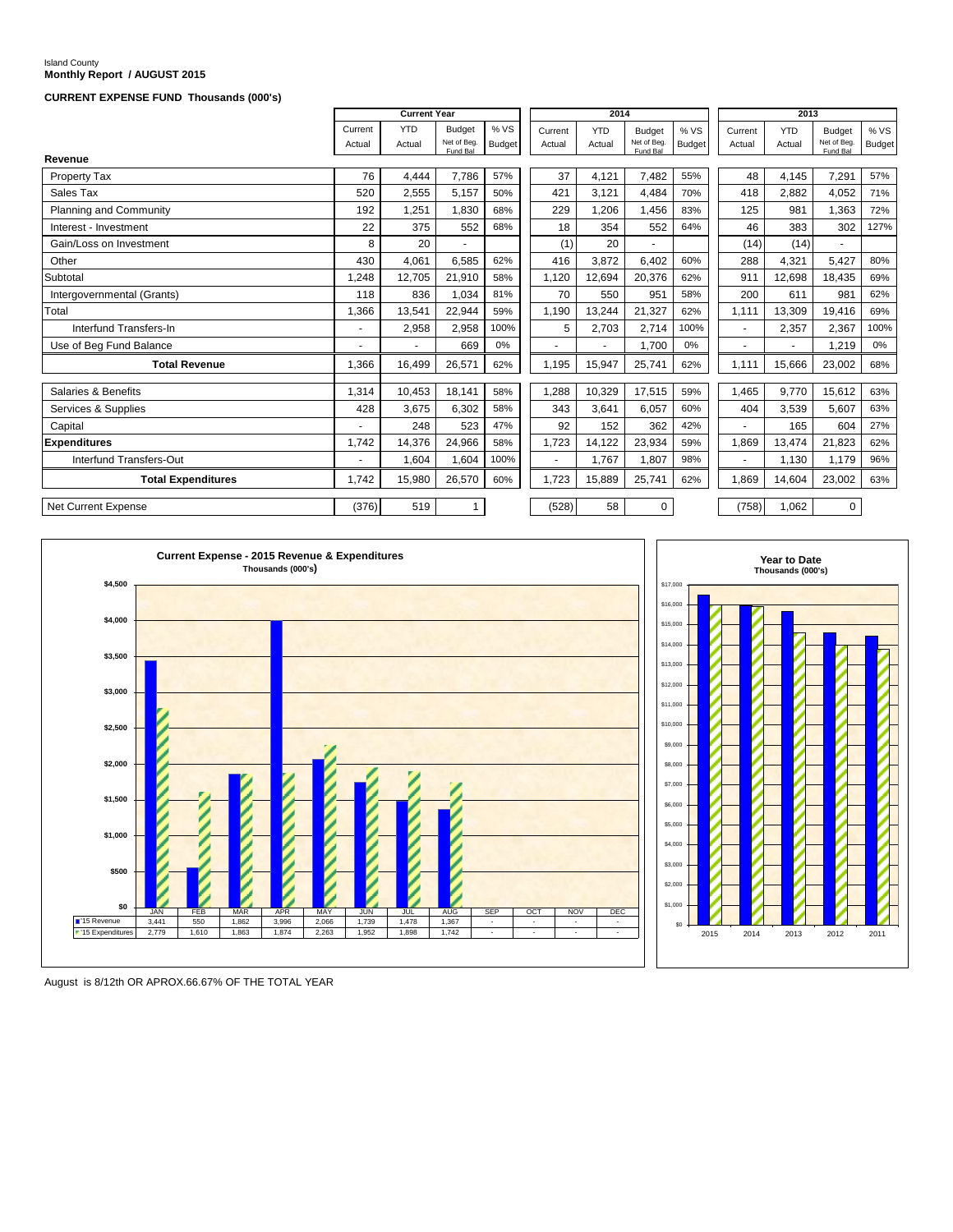### **2015 Sales Tax Revenue - Current Expense Fund**



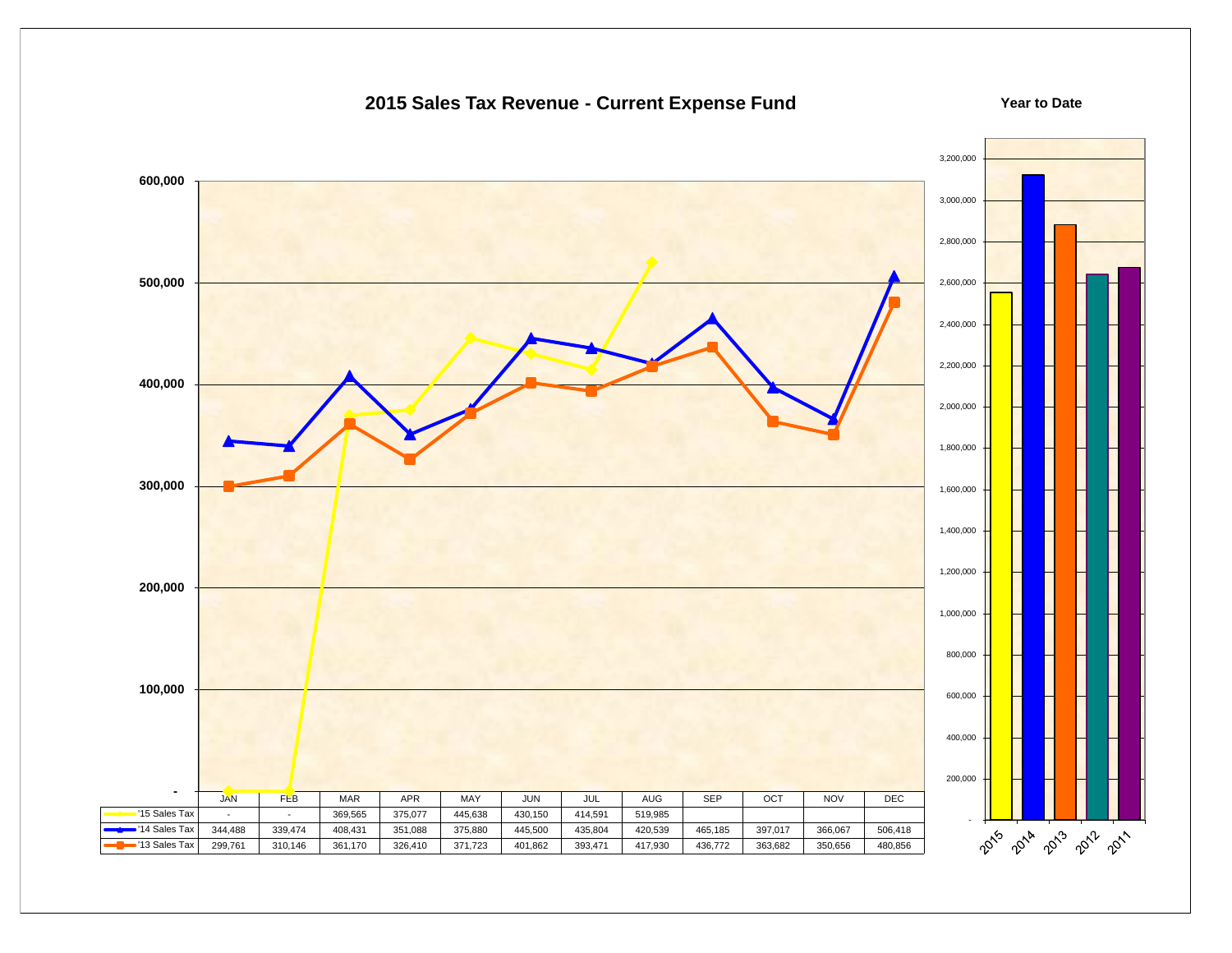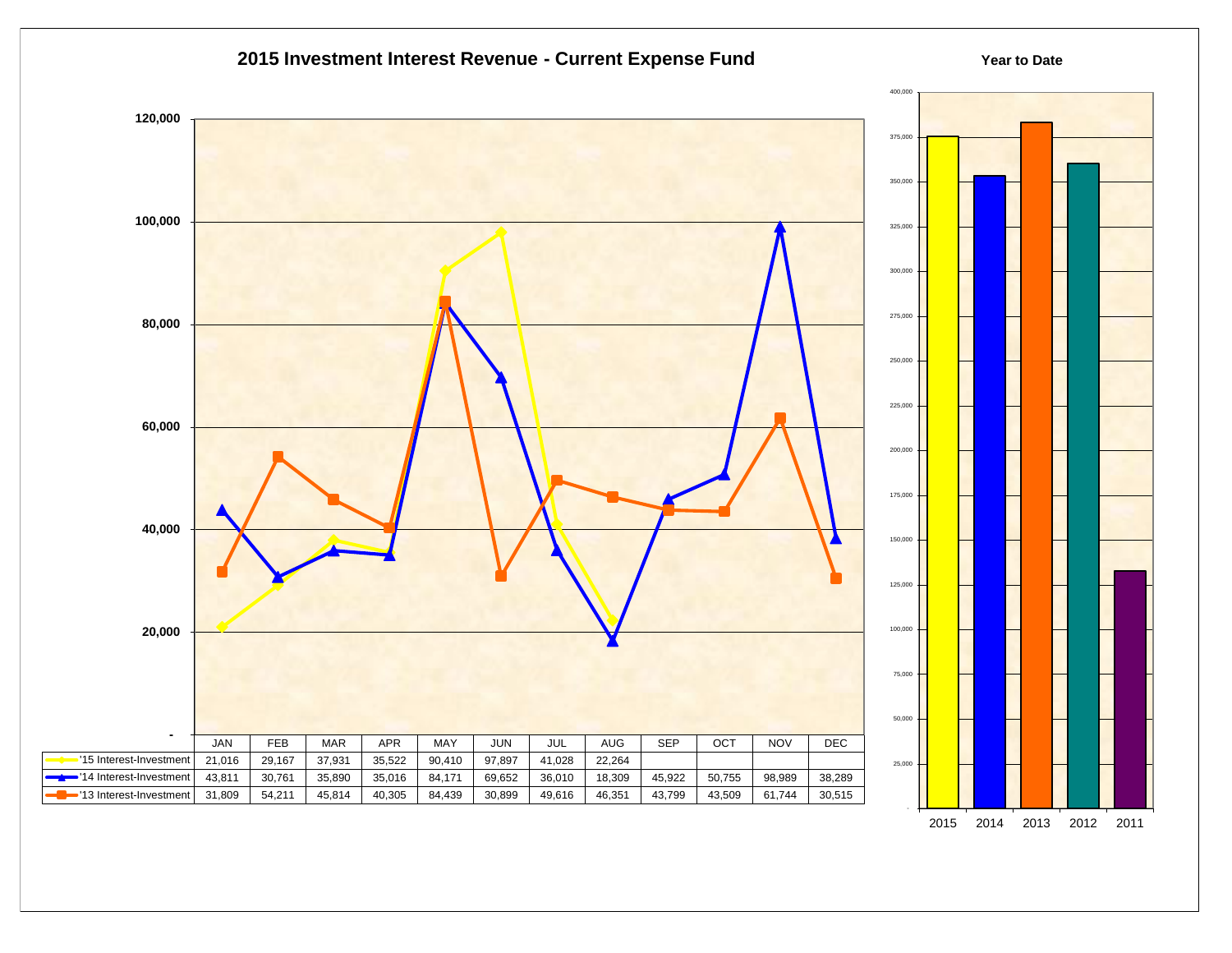

2015 2014 2013 2012 2011

-

### **2015 Planning Revenue - Current Expense Fund**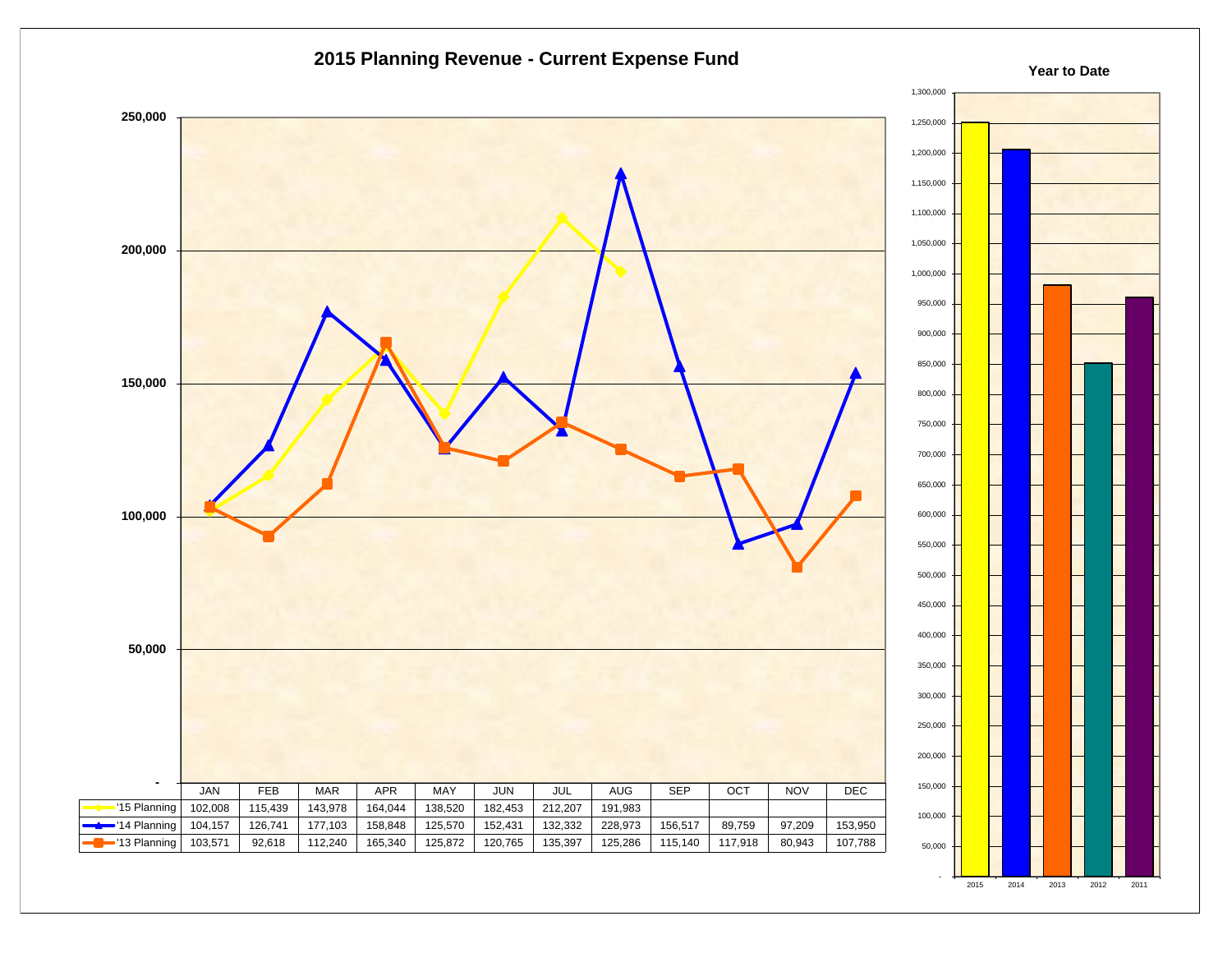# **Other Revenue**

| <b>Year to Date</b>               | <b>ACTUAL</b> | <b>BUDGET</b> | Year to Date % |
|-----------------------------------|---------------|---------------|----------------|
| Auditor                           | 441,287       | 558,461       | 79.0%          |
| <b>Clerk</b>                      | 219,391       | 363,000       | 60.4%          |
| <b>District Court</b>             | 677,539       | 1,020,900     | 66.4%          |
| Sheriff                           | 553,682       | 621,228       | 89.1%          |
| <b>Sales Tax Criminal Justice</b> | 311,430       | 645,000       | 48.3%          |
| Cable Tax                         | 0             | 540,000       | 0.0%           |
| <b>Prop Tax Penalty</b>           | 326,163       | 383,000       | 85.2%          |
| Prop Tax Interest                 | 477,265       | 650,000       | 73.4%          |
| <b>State Sh Rev PUD</b>           | 137,550       | 134,000       | 102.6%         |
| <b>County Assistance</b>          | 244,316       | 448,000       | 54.5%          |
| <b>Criminal Justice</b>           | 256,220       | 467,000       | 54.9%          |
| Liquor Tax                        | 128,605       | 240,000       | 53.6%          |
| Other                             | 287,371       | 513,912       | 55.9%          |
| <b>Total Other Revenue</b>        | 4,060,819     | 6,584,501     | 61.67%         |
|                                   |               |               |                |

### **Expenditures**

| <b>Year to Date</b>         | <b>ACTUAL</b> | <b>BUDGET</b> | Year to Date % |
|-----------------------------|---------------|---------------|----------------|
| Assessor                    | 624,268       | 1,159,497     | 53.8%          |
| Auditor                     | 521,385       | 894,015       | 58.3%          |
| <b>Budget</b>               | 41,793        | 68,821        | 60.7%          |
| <b>Central Services</b>     | 785,943       | 1,882,849     | 41.7%          |
| <b>Clerk</b>                | 287,436       | 535,644       | 53.7%          |
| Commissioners               | 363,869       | 639,073       | 56.9%          |
| Coroner                     | 168,141       | 275,230       | 61.1%          |
| <b>District Court</b>       | 676,126       | 1,189,006     | 56.9%          |
| <b>Emergency Management</b> | 125,634       | 208,405       | 60.3%          |
| <b>Facilities</b>           | 676,564       | 1,220,735     | 55.4%          |
| <b>GSA</b>                  | 717,011       | 1,195,646     | 60.0%          |
| <b>Human Resources</b>      | 224,519       | 443,045       | 50.7%          |
| <b>Human Services</b>       | 90,065        | 152,435       | 59.1%          |
| Miscellaneous               | 128,101       | 245,779       | 52.1%          |
| Parks                       | 213,392       | 311,649       | 68.5%          |
| Planning                    | 1,164,739     | 1,944,525     | 59.9%          |
| Prosecutor                  | 912,337       | 1,545,146     | 59.0%          |
| Sheriff                     | 5,261,898     | 8,367,044     | 62.9%          |
| <b>Superior Court</b>       | 674,588       | 1,199,876     | 56.2%          |
| <b>Treasurer</b>            | 364,236       | 644,197       | 56.5%          |
| Non Departmental            | 354,966       | 844,373       | 42.0%          |
| <b>Total Expenditures</b>   | 14,377,011    | 24,966,990    | 57.58%         |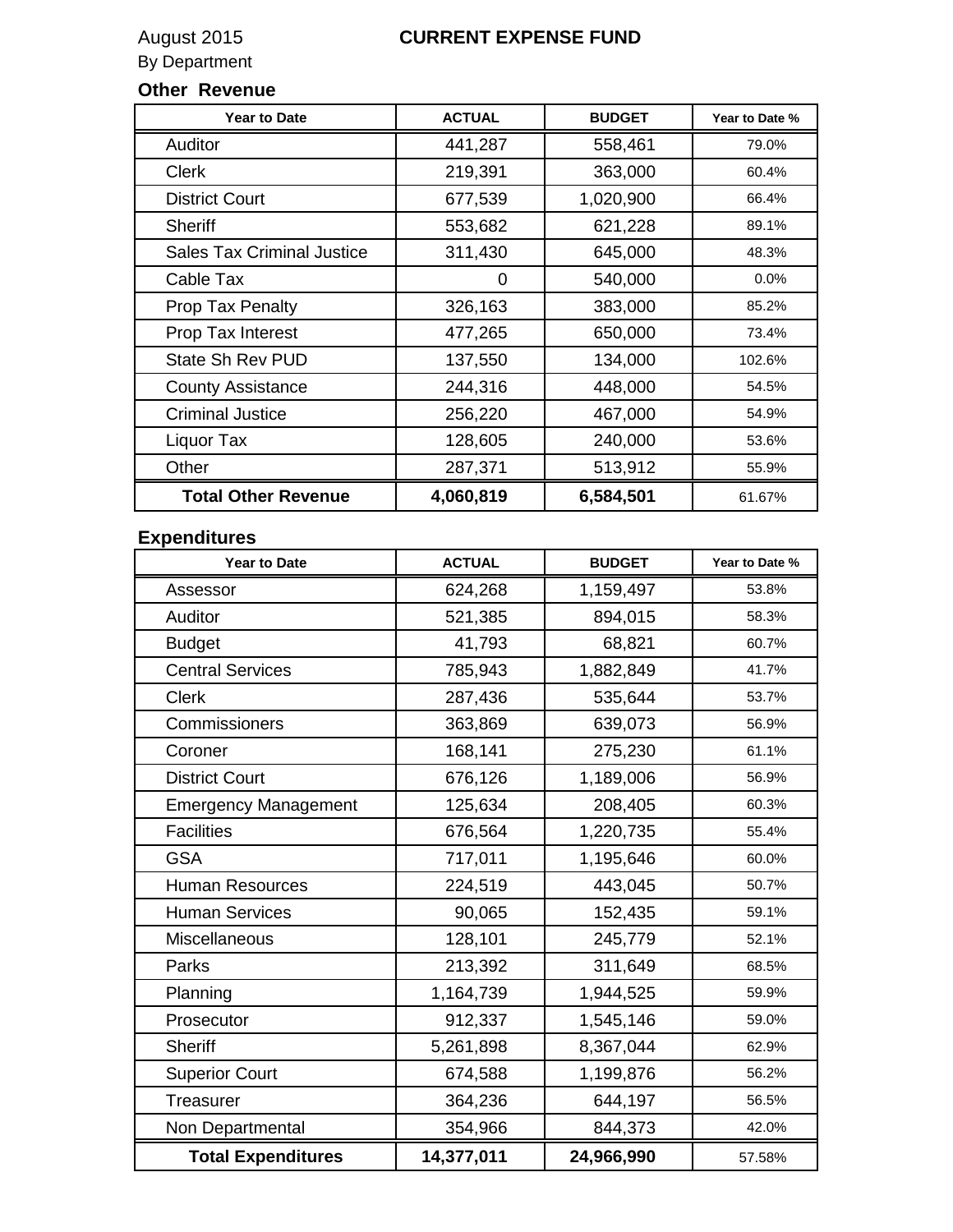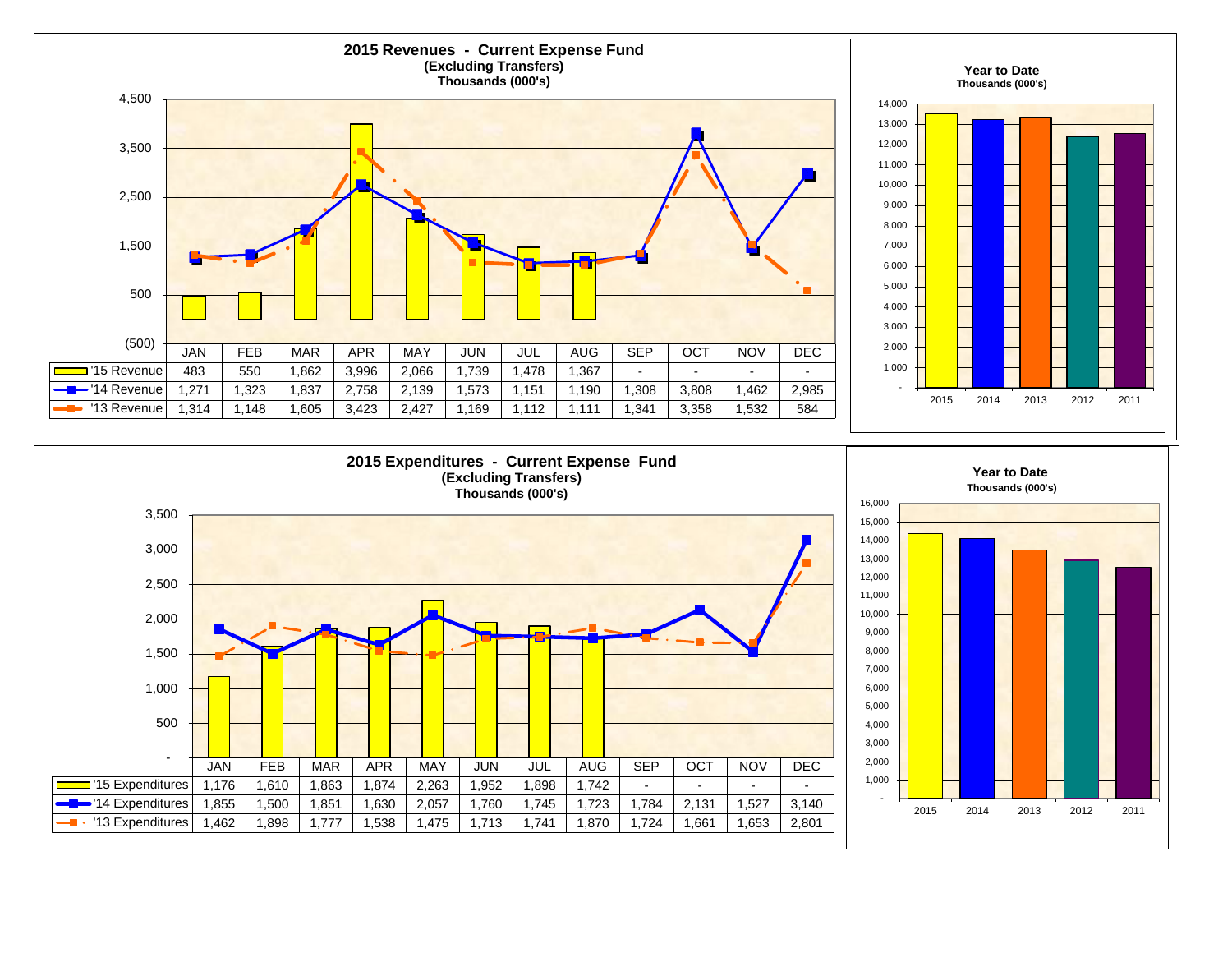### August 2015 **OTHER FUNDS**

#### **Revenue**

| Year to Date                | <b>Actual Transfers</b> | <b>Actual Revenue</b><br>(Excludes Transfers) | <b>Budget</b><br>(Excludes Transfers) | Year to Date<br>% |
|-----------------------------|-------------------------|-----------------------------------------------|---------------------------------------|-------------------|
| Clean Water Utility         |                         | 901,168                                       | 1,460,000                             | 61.7%             |
| <b>Conservation Futures</b> |                         | 402,802                                       | 831,370                               | 48.5%             |
| Health Funds                | 492,667                 | 2,021,359                                     | 3,389,529                             | 59.6%             |
| Human Services Funds        | 393,486                 | 1,705,632                                     | 3,350,520                             | 50.9%             |
| Juvenile Detention Facility | 300,000                 | 457,514                                       | 900,690                               | 50.8%             |
| <b>Public Works Funds</b>   | 902,322                 | 12,569,729                                    | 22,687,990                            | 55.4%             |
| <b>REET 1 &amp; 2</b>       |                         | 1,763,906                                     | 2,130,000                             | 82.8%             |
| Solid Waste                 |                         | 4,541,700                                     | 6,176,559                             | 73.5%             |
| <b>Extension Services</b>   | 128,411                 | 100,380                                       | 245,511                               | 40.9%             |
| Insurance Reserve           |                         | 610,741                                       | 885,253                               | 69.0%             |
| Motor Pool                  | 482,071                 | $-90$                                         | 0                                     |                   |
| Miscellaneous               | 181,784                 | 1,465,053                                     | 2,907,941                             | 50.4%             |

### **Expenditures**

| Year to Date                | <b>Actual Transfers</b> | <b>Actual Expenditures</b><br>(Excludes Transfers) | <b>Budget</b><br>(Excludes Transfers) | Year to Date<br>% |
|-----------------------------|-------------------------|----------------------------------------------------|---------------------------------------|-------------------|
| <b>Clean Water Utility</b>  | 70,510                  | 424,141                                            | 1,389,490                             | 30.5%             |
| <b>Conservation Futures</b> |                         | 17,251                                             | 831,370                               | 2.1%              |
| <b>Health Funds</b>         | 155,202                 | 2,065,993                                          | 3,744,994                             | 55.2%             |
| Human Services Funds        | 452,759                 | 1,950,192                                          | 4,089,901                             | 47.7%             |
| Juvenile Detention Facility | 61,287                  | 647,620                                            | 1,139,403                             | 56.8%             |
| <b>Public Works Funds</b>   | 1,995,672               | 9,909,931                                          | 21,954,922                            | 45.1%             |
| <b>REET 1 &amp; 2</b>       | 864,247                 | 336,527                                            | 1,887,698                             | 17.8%             |
| Solid Waste                 | 422,823                 | 3,533,935                                          | 5,753,736                             | 61.4%             |
| <b>Extension Services</b>   |                         | 172,633                                            | 373,922                               | 46.2%             |
| Insurance Reserve           | 33,617                  | 262,330                                            | 834,136                               | 31.4%             |
| Motor Pool                  | 31,241                  | 64,616                                             | 474,400                               | 13.6%             |
| <b>Miscellaneous</b>        | 147,556                 | 1,540,450                                          | 3,377,404                             | 45.6%             |

#### **Grouped Funds**

| Health Funds [Public Health Pooling, Natural Resources, Water Quality (104,165,149)]                                                                                                                                                                                                                                                                                                                 |
|------------------------------------------------------------------------------------------------------------------------------------------------------------------------------------------------------------------------------------------------------------------------------------------------------------------------------------------------------------------------------------------------------|
| Human Services Funds [Housing, Homeless Housing, Veterans, Mental Health, Developmental Disabilities, Alcohol Abuse,<br>Therapeutic Sales Tax, Admin (105,106,107,113,114,123,126,129)                                                                                                                                                                                                               |
| Public Works Funds [Road, Paths & Trails, Admin, Storm & Surface Water, Capital Drainage, Equipment Rental & Revolving<br>(101,137,139,144,321,501,119,410)                                                                                                                                                                                                                                          |
| Miscellaneous [Law Library, Elections, Fire Permit, Treasurer & Auditor O&M, Rural County Sales Tax, 2% Hotel/Motel Public<br>Facilities, CASA, Drug Seizure, Anti Profiteering, Enhanced 911, Family Resource Centers, Joint Tourism, Federal Asset<br>Fortfeiture, Trial Court Improvement, Historic Preservation<br>(103,111,115,116,118,121,124,130,131,133,136,140,141,142,143,146,147,157,180) |
|                                                                                                                                                                                                                                                                                                                                                                                                      |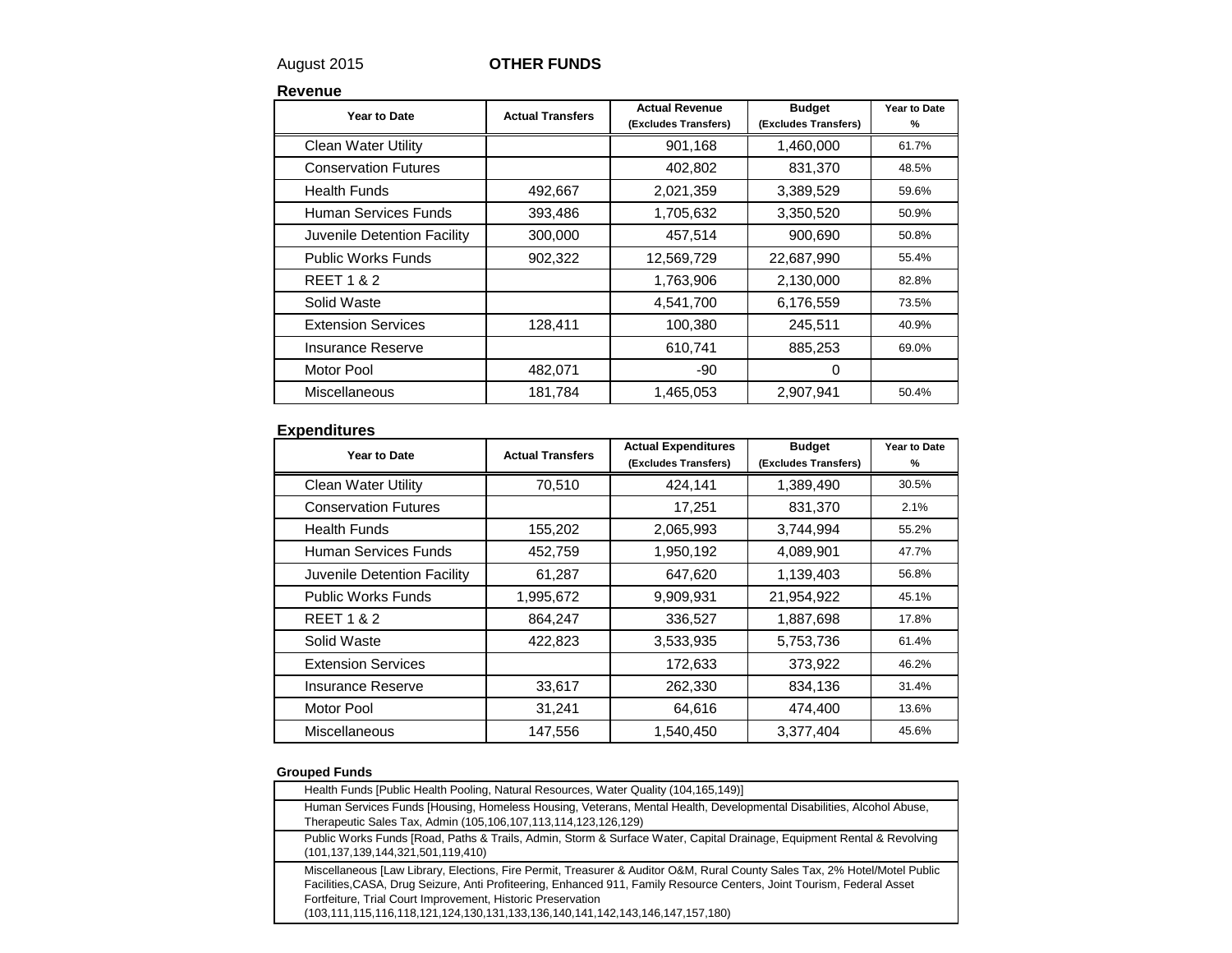|                                                       |                |               | <b>Report Date: 08/31/2015</b> |                |                       |
|-------------------------------------------------------|----------------|---------------|--------------------------------|----------------|-----------------------|
| <b>Group - Description</b>                            | <b>Budget</b>  | <b>Actual</b> | <b>Encumbrance</b>             | <b>Balance</b> | Percent<br><b>YTD</b> |
| Dept: 11 PUBLIC WORKS                                 |                |               |                                |                |                       |
| Revenue                                               |                |               |                                |                |                       |
| 34 CHARGES FOR GOODS & SERVICES                       | 20,826.00      | 24,282.46     | 0.00                           | (3,456.46)     | 116.59                |
| <b>36 MISCELLANEOUS REVENUES</b>                      | 5,600.00       | 6,094.10      | 0.00                           | (494.10)       | 108.82                |
| 39 OTHER FINANCING SOURCES                            | 283,947.00     | 283,947.00    | 0.00                           | 0.00           | 100.00                |
| <b>Revenue Total:</b>                                 | 310,373.00     | 314,323.56    | 0.00                           | (3,950.56)     | 101.27                |
| <b>Expenditures</b>                                   |                |               |                                |                |                       |
| 10 SALARIES                                           | 163,487.00     | 104,407.78    | 0.00                           | 59,079.22      | 63.86                 |
| 15 BENEFITS                                           | 87,240.00      | 48,436.75     | 0.00                           | 38,803.25      | 55.52                 |
| 20 MAINTENANCE & OPERATIONS                           | 58,882.00      | 51,901.15     | 0.00                           | 6,980.85       | 88.14                 |
| <b>30 INTERGOVERNMENT</b>                             | 1,040.00       | 7,462.58      | 0.00                           | (6,422.58)     | 717.55                |
| 50 INTERDEPT & TRANSFERS                              | 1,000.00       | 1,183.68      | 0.00                           | (183.68)       | 118.36                |
| <b>Expenditure Total:</b>                             | 311,649.00     | 213,391.94    | 0.00                           | 98,257.06      | 68.47                 |
| <b>Dept Total:</b>                                    | (1,276.00)     | 100,931.62    | 0.00                           | (102, 207.62)  |                       |
| <b>Dept: 13 HUMAN SERVICES</b><br><b>Expenditures</b> |                |               |                                |                |                       |
| 20 MAINTENANCE & OPERATIONS                           | 152,435.00     | 90,064.74     | 0.00                           | 62,370.26      | 59.08                 |
| 50 INTERDEPT & TRANSFERS                              | 6,010.00       | 6,010.00      | 0.00                           | 0.00           | 100.00                |
| <b>Expenditure Total:</b>                             | 158,445.00     | 96,074.74     | 0.00                           | 62,370.26      | 60.63                 |
| <b>Dept Total:</b>                                    | (158, 445.00)  | (96,074.74)   | 0.00                           | (62, 370.26)   |                       |
| Dept: 20 ASSESSOR<br><b>Revenue</b>                   |                |               |                                |                |                       |
| 34 CHARGES FOR GOODS & SERVICES                       | 21,375.00      | 22,401.34     | 0.00                           | (1,026.34)     | 104.80                |
| <b>36 MISCELLANEOUS REVENUES</b>                      | 0.00           | 185.00        | 0.00                           | (185.00)       | 0.00                  |
| <b>Revenue Total:</b>                                 | 21,375.00      | 22,586.34     | 0.00                           | (1,211.34)     | 105.66                |
| <b>Expenditures</b>                                   |                |               |                                |                |                       |
| 10 SALARIES                                           | 740,298.00     | 411,329.03    | 0.00                           | 328,968.97     | 55.56                 |
| 15 BENEFITS                                           | 315,199.00     | 158,681.03    | 0.00                           | 156,517.97     | 50.34                 |
| 20 MAINTENANCE & OPERATIONS                           | 104,000.00     | 54,257.94     | 0.00                           | 49,742.06      | 52.17                 |
| <b>Expenditure Total:</b>                             | 1,159,497.00   | 624,268.00    | 0.00                           | 535,229.00     | 53.83                 |
| <b>Dept Total:</b>                                    | (1,138,122.00) | (601, 681.66) | 0.00                           | (536, 440.34)  |                       |
| Dept: 21 AUDITOR<br>Revenue                           |                |               |                                |                |                       |
| 32 LICENSES & PERMITS                                 | 5,000.00       | 3,168.00      | 0.00                           | 1,832.00       | 63.36                 |
| 34 CHARGES FOR GOODS & SERVICES                       | 552,361.00     | 437,123.55    | 0.00                           | 115,237.45     | 79.13                 |
| 36 MISCELLANEOUS REVENUES                             | 1,100.00       | 995.21        | 0.00                           | 104.79         | 90.47                 |
| <b>Revenue Total:</b>                                 | 558,461.00     | 441,286.76    | 0.00                           | 117,174.24     | 79.01                 |
| <b>Expenditures</b>                                   |                |               |                                |                |                       |
| 10 SALARIES                                           | 575,993.00     | 331,001.55    | 0.00                           | 244,991.45     | 57.46                 |
| 15 BENEFITS                                           | 241,870.00     | 119,118.58    | 0.00                           | 122,751.42     | 49.24                 |
| 20 MAINTENANCE & OPERATIONS                           | 76,152.00      | 71,264.64     | 0.00                           | 4,887.36       | 93.58                 |
| <b>Expenditure Total:</b>                             | 894,015.00     | 521,384.77    | 0.00                           | 372,630.23     | 58.31                 |
| <b>Dept Total:</b>                                    | (335, 554.00)  | (80,098.01)   | 0.00                           | (255, 455.99)  |                       |

#### **Dept: 24 CLERK**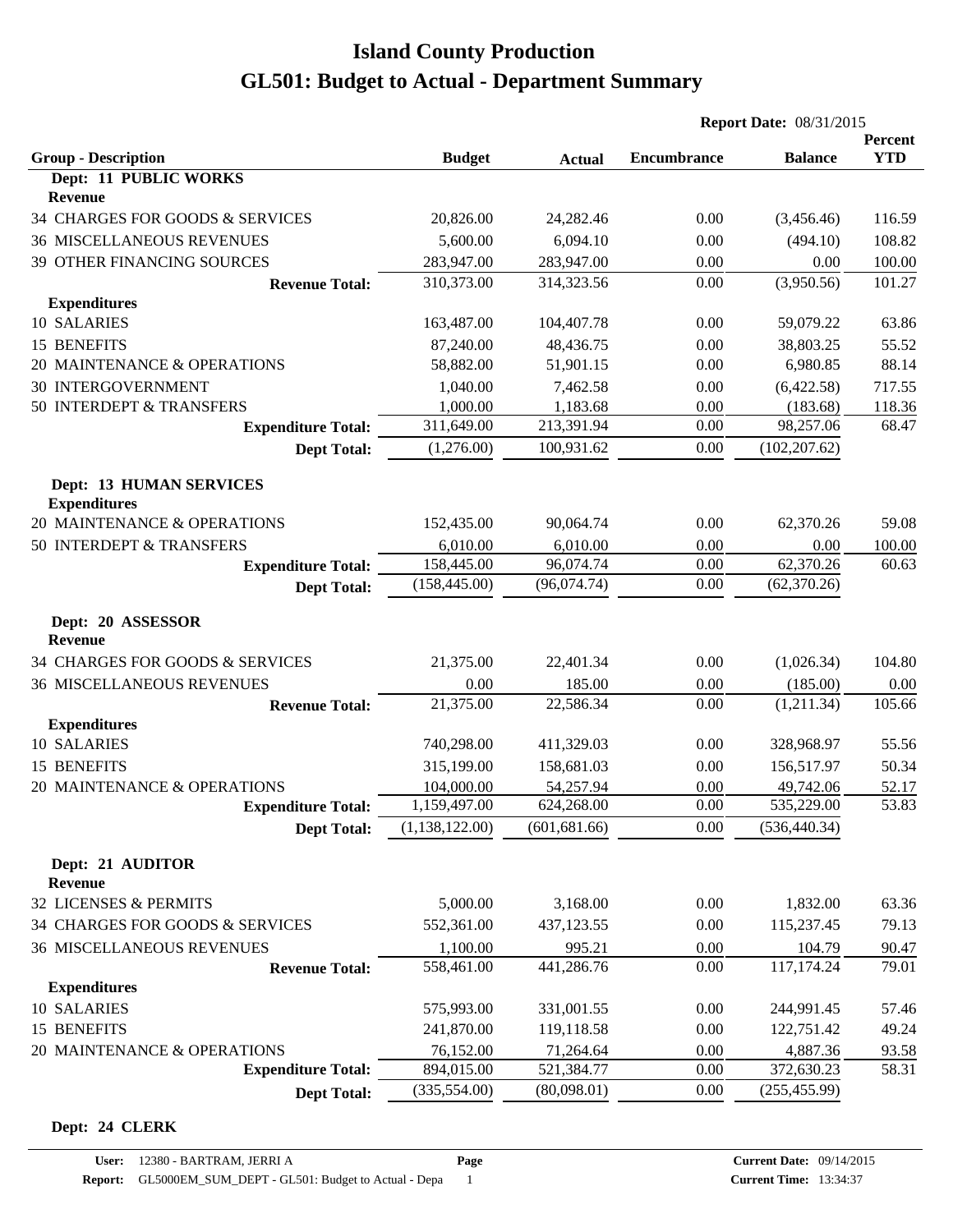|                                                    |                |               | <b>Report Date: 08/31/2015</b> |                |                       |
|----------------------------------------------------|----------------|---------------|--------------------------------|----------------|-----------------------|
| <b>Group - Description</b>                         | <b>Budget</b>  | <b>Actual</b> | <b>Encumbrance</b>             | <b>Balance</b> | Percent<br><b>YTD</b> |
| <b>Revenue</b>                                     |                |               |                                |                |                       |
| 33 INTERGOVERMENTAL REVENUES                       | 55,100.00      | 40,546.75     | 0.00                           | 14,553.25      | 73.58                 |
| 34 CHARGES FOR GOODS & SERVICES                    | 262,000.00     | 154,336.60    | 0.00                           | 107,663.40     | 58.90                 |
| <b>35 FINES &amp; PENALTIES</b>                    | 85,900.00      | 47,375.59     | 0.00                           | 38,524.41      | 55.15                 |
| <b>36 MISCELLANEOUS REVENUES</b>                   | 12,000.00      | 5,938.44      | 0.00                           | 6,061.56       | 49.48                 |
| 39 OTHER FINANCING SOURCES                         | 9,000.00       | 9,000.00      | 0.00                           | 0.00           | 100.00                |
| <b>Revenue Total:</b>                              | 424,000.00     | 257,197.38    | 0.00                           | 166,802.62     | 60.65                 |
| <b>Expenditures</b>                                |                |               |                                |                |                       |
| 10 SALARIES                                        | 365,631.00     | 206,482.49    | 0.00                           | 159,148.51     | 56.47                 |
| 15 BENEFITS                                        | 131,013.00     | 67,284.17     | 0.00                           | 63,728.83      | 51.35                 |
| 20 MAINTENANCE & OPERATIONS                        | 39,000.00      | 13,669.09     | 0.00                           | 25,330.91      | 35.04                 |
| <b>Expenditure Total:</b>                          | 535,644.00     | 287,435.75    | 0.00                           | 248,208.25     | 53.66                 |
| <b>Dept Total:</b>                                 | (111, 644.00)  | (30, 238.37)  | 0.00                           | (81, 405.63)   |                       |
| Dept: 25 COMMISSIONERS<br><b>Revenue</b>           |                |               |                                |                |                       |
| <b>36 MISCELLANEOUS REVENUES</b>                   | 0.00           | 50.00         | 0.00                           | (50.00)        | 0.00                  |
| <b>Revenue Total:</b>                              | 0.00           | 50.00         | 0.00                           | (50.00)        | 0.00                  |
| <b>Expenditures</b>                                |                |               |                                |                |                       |
| 10 SALARIES                                        | 417,413.00     | 254,412.56    | 0.00                           | 163,000.44     | 60.94                 |
| 15 BENEFITS                                        | 163,360.00     | 81,631.80     | 0.00                           | 81,728.20      | 49.97                 |
| 20 MAINTENANCE & OPERATIONS                        | 58,300.00      | 25,324.76     | 0.00                           | 32,975.24      | 43.43                 |
| 30 INTERGOVERNMENT                                 | 0.00           | 2,500.00      | 0.00                           | (2,500.00)     | 0.00                  |
| <b>Expenditure Total:</b>                          | 639,073.00     | 363,869.12    | 0.00                           | 275,203.88     | 56.93                 |
| <b>Dept Total:</b>                                 | (639,073.00)   | (363, 819.12) | 0.00                           | (275, 253.88)  |                       |
| <b>Dept: 26 CENTRAL SERVICES</b><br><b>Revenue</b> |                |               |                                |                |                       |
| <b>36 MISCELLANEOUS REVENUES</b>                   | 0.00           | 0.00          | 0.00                           | 0.00           | 0.00                  |
| <b>Revenue Total:</b>                              | 0.00           | 0.00          | 0.00                           | 0.00           | 0.00                  |
| <b>Expenditures</b>                                |                |               |                                |                |                       |
| 10 SALARIES                                        | 522,880.00     | 257,833.86    | 0.00                           | 265,046.14     | 49.31                 |
| 15 BENEFITS                                        | 230,224.00     | 110,595.66    | 0.00                           | 119,628.34     | 48.03                 |
| 20 MAINTENANCE & OPERATIONS                        | 640,835.00     | 303,337.52    | 0.00                           | 337,497.48     | 47.33                 |
| <b>40 CAPITAL</b>                                  | 417,300.00     | 101,617.10    | 0.00                           | 315,682.90     | 24.35                 |
| 50 INTERDEPT & TRANSFERS                           | 71,610.00      | 12,559.31     | 0.00                           | 59,050.69      | 17.53                 |
| <b>Expenditure Total:</b>                          | 1,882,849.00   | 785,943.45    | 0.00                           | 1,096,905.55   | 41.74                 |
| <b>Dept Total:</b>                                 | (1,882,849.00) | (785, 943.45) | 0.00                           | (1,096,905.55) |                       |
| Dept: 27 CORONER<br><b>Revenue</b>                 |                |               |                                |                |                       |
| 33 INTERGOVERMENTAL REVENUES                       | 20,000.00      | 0.00          | 0.00                           | 20,000.00      | 0.00                  |
| <b>Revenue Total:</b>                              | 20,000.00      | 0.00          | 0.00                           | 20,000.00      | 0.00                  |
| <b>Expenditures</b>                                |                |               |                                |                |                       |
| 10 SALARIES                                        | 118,750.00     | 74,846.33     | 0.00                           | 43,903.67      | 63.02                 |
| 15 BENEFITS                                        | 54,480.00      | 29,317.47     | 0.00                           | 25,162.53      | 53.81                 |
| 20 MAINTENANCE & OPERATIONS                        | 102,000.00     | 63,977.65     | 0.00                           | 38,022.35      | 62.72                 |
| <b>Expenditure Total:</b>                          | 275,230.00     | 168, 141. 45  | 0.00                           | 107,088.55     | 61.09                 |

**Page**

**Report:** GL5000EM\_SUM\_DEPT - GL501: Budget to Actual - Depa 2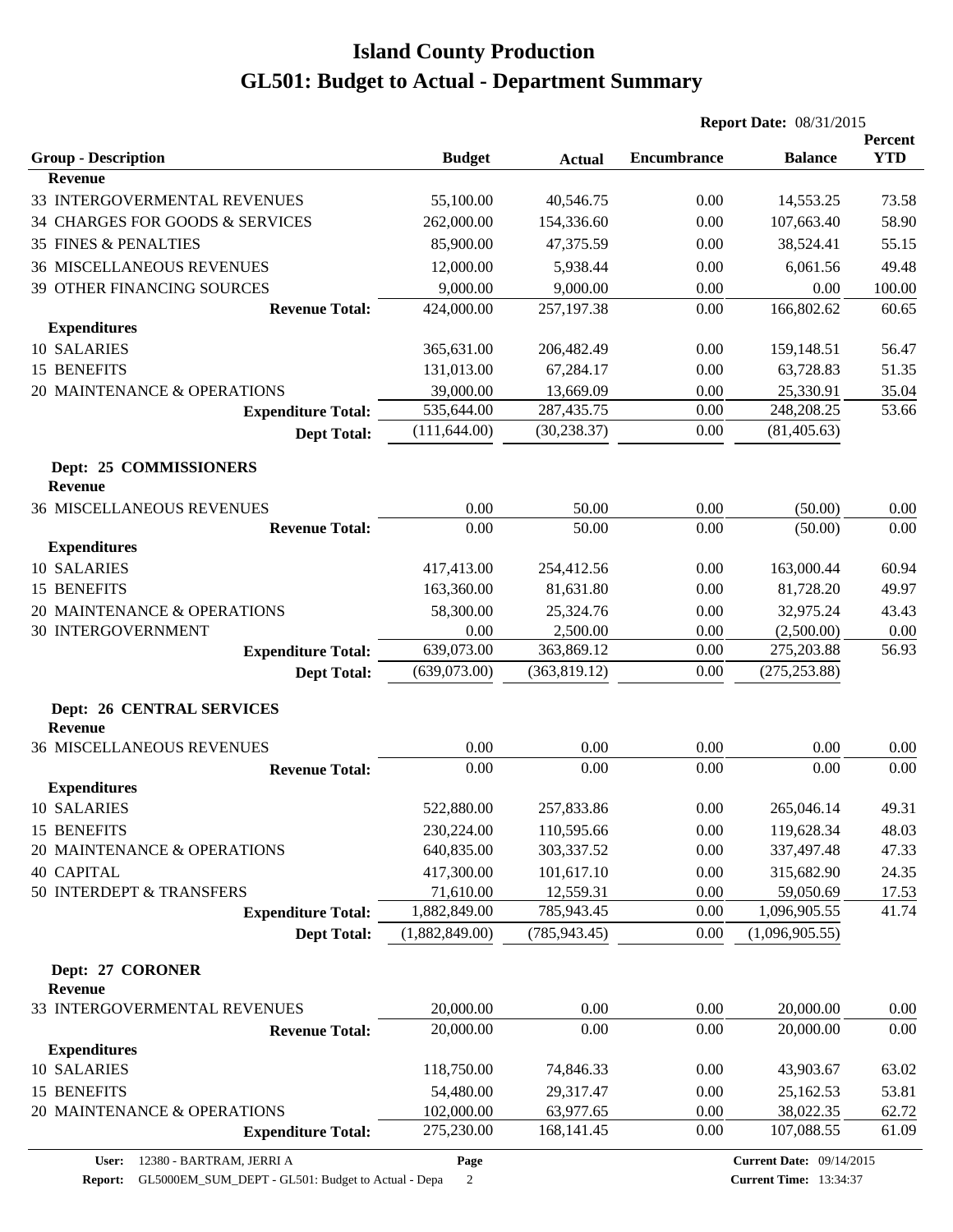|                                           |                |               | <b>Report Date: 08/31/2015</b> |                |            |  |
|-------------------------------------------|----------------|---------------|--------------------------------|----------------|------------|--|
|                                           |                |               |                                |                | Percent    |  |
| <b>Group - Description</b>                | <b>Budget</b>  | <b>Actual</b> | <b>Encumbrance</b>             | <b>Balance</b> | <b>YTD</b> |  |
| <b>Dept Total:</b>                        | (255, 230.00)  | (168, 141.45) | 0.00                           | (87,088.55)    |            |  |
| Dept: 28 FACILITIES MANAGEMENT            |                |               |                                |                |            |  |
| <b>Revenue</b>                            |                |               |                                |                |            |  |
| 34 CHARGES FOR GOODS & SERVICES           | 75,720.00      | 22,692.15     | 0.00                           | 53,027.85      | 29.96      |  |
| 39 OTHER FINANCING SOURCES                | 48,500.00      | 48,500.00     | 0.00                           | 0.00           | 100.00     |  |
| <b>Revenue Total:</b>                     | 124,220.00     | 71,192.15     | 0.00                           | 53,027.85      | 57.31      |  |
| <b>Expenditures</b>                       |                |               |                                |                |            |  |
| 10 SALARIES                               | 500,984.00     | 290,741.44    | 0.00                           | 210,242.56     | 58.03      |  |
| 15 BENEFITS                               | 254,401.00     | 116,065.29    | 0.00                           | 138,335.71     | 45.62      |  |
| 20 MAINTENANCE & OPERATIONS               | 465,350.00     | 269,757.10    | 0.00                           | 195,592.90     | 57.96      |  |
| <b>Expenditure Total:</b>                 | 1,220,735.00   | 676,563.83    | 0.00                           | 544,171.17     | 55.42      |  |
| <b>Dept Total:</b>                        | (1,096,515.00) | (605, 371.68) | 0.00                           | (491, 143.32)  |            |  |
|                                           |                |               |                                |                |            |  |
| Dept: 29 DISTRICT COURT<br><b>Revenue</b> |                |               |                                |                |            |  |
| 33 INTERGOVERMENTAL REVENUES              | 298,000.00     | 194,330.03    | 0.00                           | 103,669.97     | 65.21      |  |
| 34 CHARGES FOR GOODS & SERVICES           | 211,500.00     | 146,079.77    | 0.00                           | 65,420.23      | 69.06      |  |
| <b>35 FINES &amp; PENALTIES</b>           | 485,200.00     | 318,289.89    | 0.00                           | 166,910.11     | 65.59      |  |
| <b>36 MISCELLANEOUS REVENUES</b>          | 26,200.00      | 18,839.70     | 0.00                           | 7,360.30       | 71.90      |  |
| 39 OTHER FINANCING SOURCES                | 50,000.00      | 50,000.00     | 0.00                           | 0.00           | 100.00     |  |
| <b>Revenue Total:</b>                     | 1,070,900.00   | 727,539.39    | 0.00                           | 343,360.61     | 67.93      |  |
| <b>Expenditures</b>                       |                |               |                                |                |            |  |
| 10 SALARIES                               | 725,044.00     | 426,374.80    | 0.00                           | 298,669.20     | 58.80      |  |
| 15 BENEFITS                               | 322,952.00     | 179,376.26    | 0.00                           | 143,575.74     | 55.54      |  |
| 20 MAINTENANCE & OPERATIONS               | 141,010.00     | 70,375.22     | 0.00                           | 70,634.78      | 49.90      |  |
| <b>Expenditure Total:</b>                 | 1,189,006.00   | 676,126.28    | 0.00                           | 512,879.72     | 56.86      |  |
| <b>Dept Total:</b>                        | (118, 106.00)  | 51,413.11     | 0.00                           | (169, 519.11)  |            |  |
|                                           |                |               |                                |                |            |  |
| Dept: 36 MISCELLANEOUS                    |                |               |                                |                |            |  |
| <b>Revenue</b>                            |                |               |                                |                |            |  |
| 34 CHARGES FOR GOODS & SERVICES           | 0.00           | (25.00)       | 0.00                           | 25.00          | 0.00       |  |
| <b>Revenue Total:</b>                     | 0.00           | (25.00)       | 0.00                           | 25.00          | 0.00       |  |
| <b>Expenditures</b><br>10 SALARIES        | 10,669.00      | 6,411.43      | 0.00                           | 4,257.57       | 60.09      |  |
| 15 BENEFITS                               | 49,113.00      | 30,965.25     | 0.00                           | 18,147.75      | 63.04      |  |
| 20 MAINTENANCE & OPERATIONS               | 123,320.00     | 12,319.09     | 0.00                           | 111,000.91     | 9.98       |  |
| <b>30 INTERGOVERNMENT</b>                 | 62,677.00      | 78,405.25     | 0.00                           | (15,728.25)    | 125.09     |  |
| <b>Expenditure Total:</b>                 | 245,779.00     | 128,101.02    | 0.00                           | 117,677.98     | 52.12      |  |
| <b>Dept Total:</b>                        | (245,779.00)   | (128, 126.02) | 0.00                           | (117, 652.98)  |            |  |
|                                           |                |               |                                |                |            |  |
| Dept: 39 PROSECUTING ATTORNEY<br>Revenue  |                |               |                                |                |            |  |
| 33 INTERGOVERMENTAL REVENUES              | 227,733.00     | 120,693.67    | 0.00                           | 107,039.33     | 53.00      |  |
| 34 CHARGES FOR GOODS & SERVICES           | 25,500.00      | 22,143.39     | 0.00                           | 3,356.61       | 86.83      |  |
| <b>35 FINES &amp; PENALTIES</b>           | 400.00         | 1,107.72      | 0.00                           | (707.72)       | 276.93     |  |
| 39 OTHER FINANCING SOURCES                | 13,000.00      | 13,000.00     | 0.00                           | 0.00           | 100.00     |  |
| <b>Revenue Total:</b>                     | 266,633.00     | 156,944.78    | 0.00                           | 109,688.22     | 58.86      |  |
|                                           |                |               |                                |                |            |  |

**Page**

**Report:** GL5000EM\_SUM\_DEPT - GL501: Budget to Actual - Depa 3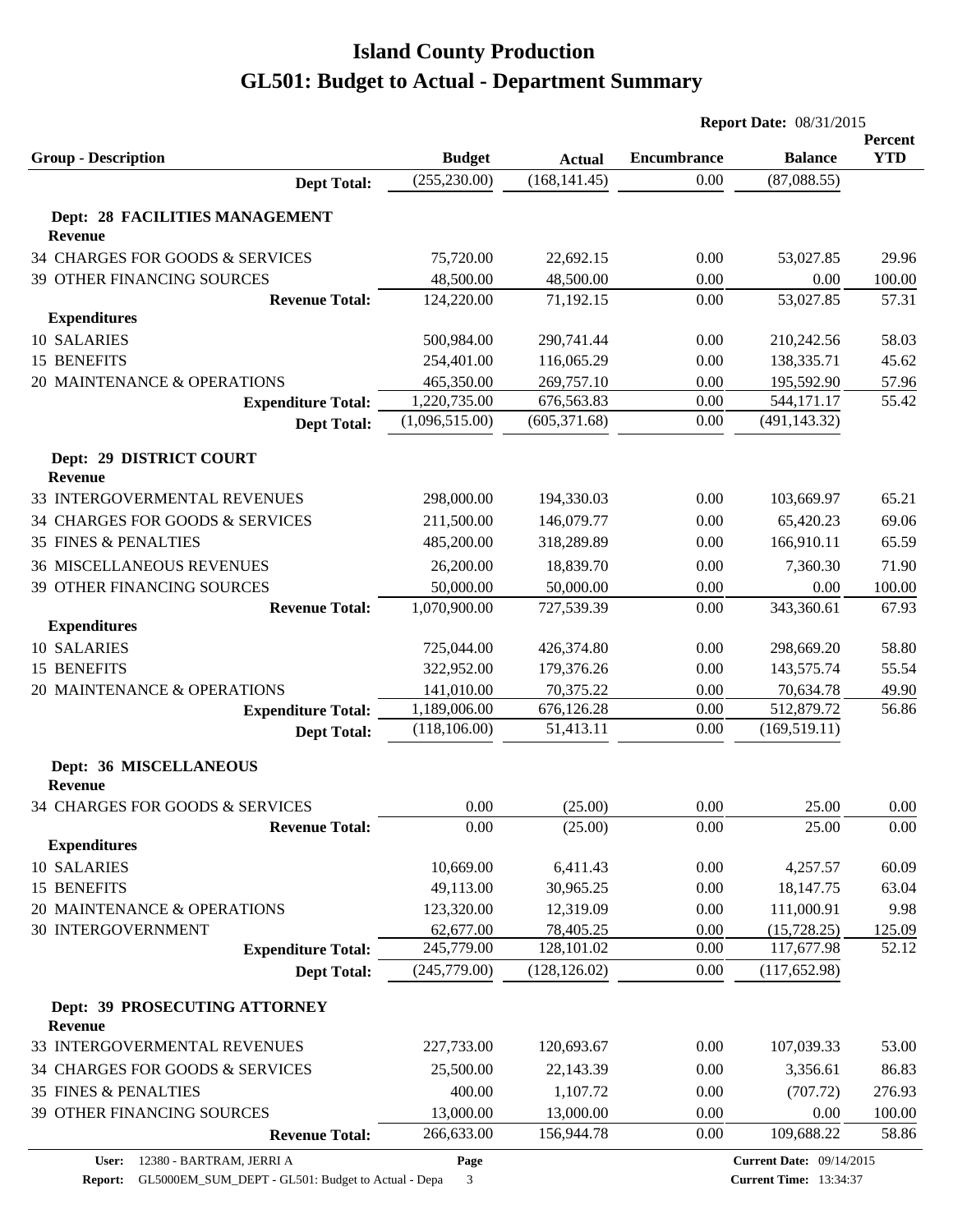|                                           |                |                | <b>Report Date: 08/31/2015</b> |                |                              |
|-------------------------------------------|----------------|----------------|--------------------------------|----------------|------------------------------|
| <b>Group - Description</b>                | <b>Budget</b>  | <b>Actual</b>  | <b>Encumbrance</b>             | <b>Balance</b> | <b>Percent</b><br><b>YTD</b> |
| <b>Expenditures</b>                       |                |                |                                |                |                              |
| 10 SALARIES                               | 1,024,406.00   | 625,381.68     | 0.00                           | 399,024.32     | 61.04                        |
| 15 BENEFITS                               | 410,274.00     | 225,489.96     | 0.00                           | 184,784.04     | 54.96                        |
| 20 MAINTENANCE & OPERATIONS               | 110,466.00     | 61,465.73      | 0.00                           | 49,000.27      | 55.64                        |
| <b>Expenditure Total:</b>                 | 1,545,146.00   | 912,337.37     | 0.00                           | 632,808.63     | 59.04                        |
| <b>Dept Total:</b>                        | (1,278,513.00) | (755, 392.59)  | 0.00                           | (523, 120.41)  |                              |
| Dept: 40 SHERIFF<br><b>Revenue</b>        |                |                |                                |                |                              |
| 32 LICENSES & PERMITS                     | 40,400.00      | 26,872.16      | 0.00                           | 13,527.84      | 66.51                        |
| 33 INTERGOVERMENTAL REVENUES              | 724,522.00     | 606,742.52     | 0.00                           | 117,779.48     | 83.74                        |
| 34 CHARGES FOR GOODS & SERVICES           | 43,600.00      | 29,983.66      | 0.00                           | 13,616.34      | 68.76                        |
| <b>35 FINES &amp; PENALTIES</b>           | 250.00         | 2,065.63       | 0.00                           | (1,815.63)     | 826.25                       |
| <b>36 MISCELLANEOUS REVENUES</b>          | 10,000.00      | 113,397.70     | 0.00                           | (103, 397.70)  | 1,133.97                     |
| <b>38 NONREVENUES</b>                     | 0.00           | 122.93         | 0.00                           | (122.93)       | 0.00                         |
| 39 OTHER FINANCING SOURCES                | 725,000.00     | 726,351.13     | 0.00                           | (1,351.13)     | 100.18                       |
| <b>Revenue Total:</b>                     | 1,543,772.00   | 1,505,535.73   | 0.00                           | 38,236.27      | 97.52                        |
| <b>Expenditures</b>                       |                |                |                                |                |                              |
| 10 SALARIES                               | 4,845,919.00   | 3,110,863.97   | 0.00                           | 1,735,055.03   | 64.19                        |
| 15 BENEFITS                               | 1,821,231.00   | 965,432.24     | 0.00                           | 855,798.76     | 53.00                        |
| 20 MAINTENANCE & OPERATIONS               | 930,081.00     | 562,194.14     | 0.00                           | 367,886.86     | 60.44                        |
| <b>30 INTERGOVERNMENT</b>                 | 602,545.00     | 458,257.35     | 0.00                           | 144,287.65     | 76.05                        |
| <b>40 CAPITAL</b>                         | 104,368.00     | 146,709.34     | 0.00                           | (42, 341.34)   | 140.56                       |
| 50 INTERDEPT & TRANSFERS                  | 62,900.00      | 18,440.82      | 0.00                           | 44,459.18      | 29.31                        |
| <b>Expenditure Total:</b>                 | 8,367,044.00   | 5,261,897.86   | 0.00                           | 3,105,146.14   | 62.88                        |
| <b>Dept Total:</b>                        | (6,823,272.00) | (3,756,362.13) | 0.00                           | (3,066,909.87) |                              |
| Dept: 41 SUPERIOR COURT<br><b>Revenue</b> |                |                |                                |                |                              |
| <b>30 USE OF FUND BALANCE/RESERVES</b>    | 8,500.00       | 0.00           | 0.00                           | 8,500.00       | 0.00                         |
| 32 LICENSES & PERMITS                     | 15,000.00      | 8,096.00       | 0.00                           | 6,904.00       | 53.97                        |
| 33 INTERGOVERMENTAL REVENUES              | 284,575.00     | 172,215.62     | 0.00                           | 112,359.38     | 60.51                        |
| 34 CHARGES FOR GOODS & SERVICES           | 18,000.00      | 12,741.40      | 0.00                           | 5,258.60       | 70.78                        |
| <b>36 MISCELLANEOUS REVENUES</b>          | 0.00           | 1,092.84       | 0.00                           | (1,092.84)     | 0.00                         |
| <b>Revenue Total:</b>                     | 326,075.00     | 194,145.86     | 0.00                           | 131,929.14     | 59.54                        |
| <b>Expenditures</b>                       |                |                |                                |                |                              |
| 10 SALARIES                               | 829,640.00     | 484,132.89     | 0.00                           | 345,507.11     | 58.35                        |
| 15 BENEFITS                               | 213,597.00     | 111,176.51     | 0.00                           | 102,420.49     | 52.04                        |
| 20 MAINTENANCE & OPERATIONS               | 156,639.00     | 79,278.58      | 0.00                           | 77,360.42      | 50.61                        |
| 50 INTERDEPT & TRANSFERS                  | 300,000.00     | 300,000.00     | 0.00                           | 0.00           | 100.00                       |
| <b>Expenditure Total:</b>                 | 1,499,876.00   | 974,587.98     | 0.00                           | 525,288.02     | 64.97                        |
| <b>Dept Total:</b>                        | (1,173,801.00) | (780, 442.12)  | 0.00                           | (393, 358.88)  |                              |
| <b>Dept: 42 TREASURER</b><br>Revenue      |                |                |                                |                |                              |
| 31 TAXES                                  | 91,000.00      | 106,090.62     | 0.00                           | (15,090.62)    | 116.58                       |
| 34 CHARGES FOR GOODS & SERVICES           | 6,030.00       | 5,261.31       | 0.00                           | 768.69         | 87.25                        |

**Report:** GL5000EM\_SUM\_DEPT - GL501: Budget to Actual - Depa 4

**Page**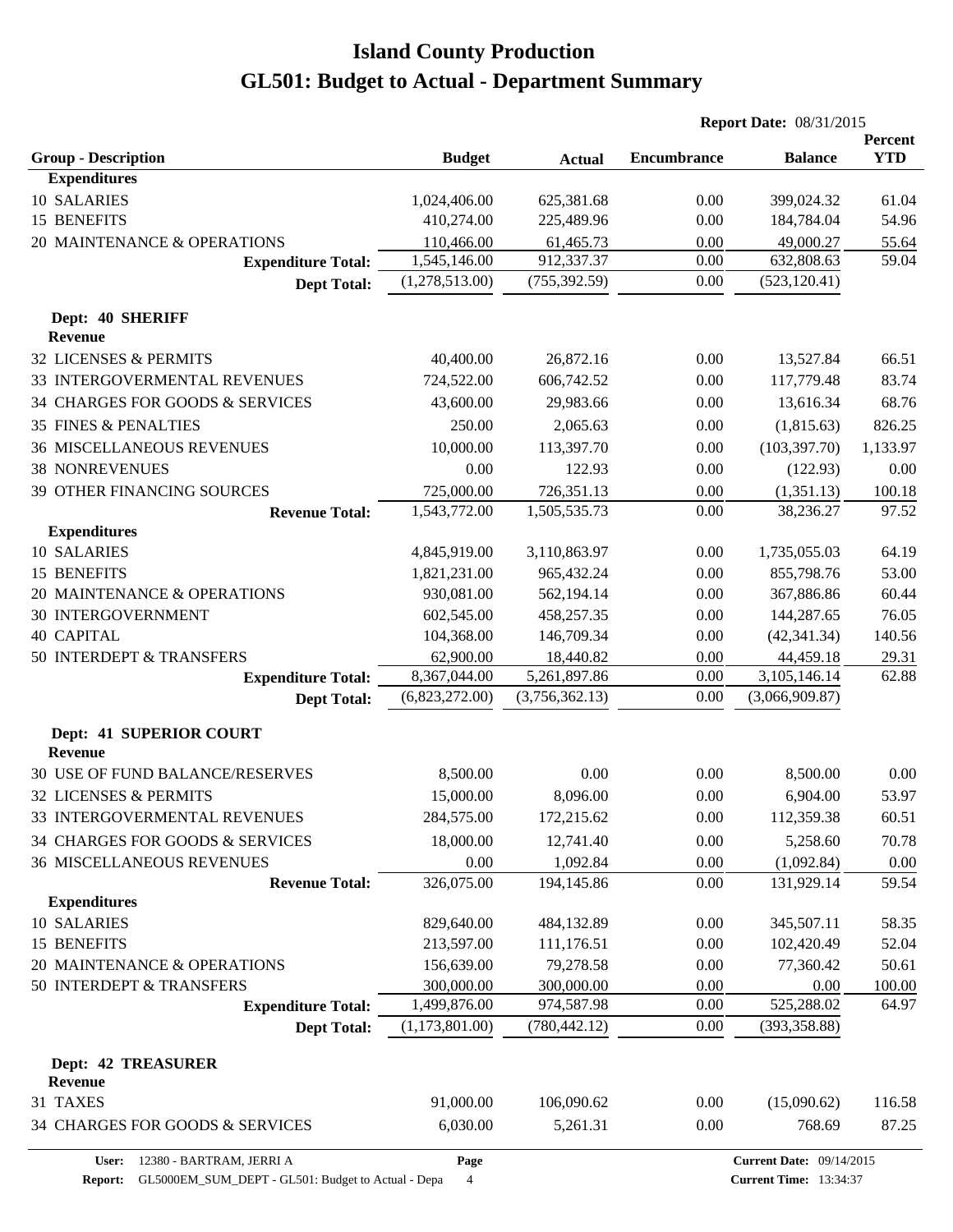|                                                   |               |               | <b>Report Date: 08/31/2015</b> |                                 |                       |  |
|---------------------------------------------------|---------------|---------------|--------------------------------|---------------------------------|-----------------------|--|
| <b>Group - Description</b>                        | <b>Budget</b> | <b>Actual</b> | <b>Encumbrance</b>             | <b>Balance</b>                  | Percent<br><b>YTD</b> |  |
| <b>36 MISCELLANEOUS REVENUES</b>                  | 552,000.00    | 258,522.43    | 0.00                           | 293,477.57                      | 46.83                 |  |
| <b>Revenue Total:</b>                             | 649,030.00    | 369,874.36    | 0.00                           | 279,155.64                      | 56.98                 |  |
| <b>Expenditures</b>                               |               |               |                                |                                 |                       |  |
| 10 SALARIES                                       | 408,233.00    | 234,372.80    | 0.00                           | 173,860.20                      | 57.41                 |  |
| 15 BENEFITS                                       | 162,689.00    | 84,131.55     | 0.00                           | 78,557.45                       | 51.71                 |  |
| 20 MAINTENANCE & OPERATIONS                       | 66,775.00     | 44,357.41     | 0.00                           | 22,417.59                       | 66.42                 |  |
| <b>40 CAPITAL</b>                                 | 1,500.00      | 0.00          | 0.00                           | 1,500.00                        | 0.00                  |  |
| <b>60 DEBT SERVICE</b>                            | 5,000.00      | 1,374.51      | 0.00                           | 3,625.49                        | 27.49                 |  |
| <b>Expenditure Total:</b>                         | 644,197.00    | 364,236.27    | 0.00                           | 279,960.73                      | 56.54                 |  |
| <b>Dept Total:</b>                                | 4,833.00      | 5,638.09      | 0.00                           | (805.09)                        |                       |  |
| Dept: 47 BUDGET<br><b>Expenditures</b>            |               |               |                                |                                 |                       |  |
| 10 SALARIES                                       | 49,600.00     | 30,190.47     | 0.00                           | 19,409.53                       | 60.86                 |  |
| 15 BENEFITS                                       | 14,071.00     | 7,893.99      | 0.00                           | 6,177.01                        | 56.10                 |  |
| 20 MAINTENANCE & OPERATIONS                       | 5,150.00      | 3,708.21      | 0.00                           | 1,441.79                        | 72.00                 |  |
| <b>Expenditure Total:</b>                         | 68,821.00     | 41,792.67     | 0.00                           | 27,028.33                       | 60.72                 |  |
| <b>Dept Total:</b>                                | (68, 821.00)  | (41,792.67)   | 0.00                           | (27, 028.33)                    |                       |  |
| Dept: 48 EMERGENCY MANAGEMENT<br><b>Revenue</b>   |               |               |                                |                                 |                       |  |
| 33 INTERGOVERMENTAL REVENUES                      | 122,500.00    | 114,649.28    | 0.00                           | 7,850.72                        | 93.59                 |  |
| <b>Revenue Total:</b>                             | 122,500.00    | 114,649.28    | 0.00                           | 7,850.72                        | 93.59                 |  |
| <b>Expenditures</b>                               |               |               |                                |                                 |                       |  |
| 10 SALARIES                                       | 59,544.00     | 35,109.01     | 0.00                           | 24,434.99                       | 58.96                 |  |
| 15 BENEFITS                                       | 13,931.00     | 7,482.44      | 0.00                           | 6,448.56                        | 53.71                 |  |
| 20 MAINTENANCE & OPERATIONS                       | 134,930.00    | 83,042.97     | 0.00                           | 51,887.03                       | 61.54                 |  |
| <b>Expenditure Total:</b>                         | 208,405.00    | 125,634.42    | 0.00                           | 82,770.58                       | 60.28                 |  |
| <b>Dept Total:</b>                                | (85,905.00)   | (10, 985.14)  | 0.00                           | (74, 919.86)                    |                       |  |
| Dept: 53 PLANNING<br><b>Revenue</b>               |               |               |                                |                                 |                       |  |
| 32 LICENSES & PERMITS                             | 1,208,750.00  | 802,205.70    | 0.00                           | 406,544.30                      | 66.36                 |  |
| 33 INTERGOVERMENTAL REVENUES                      | 190,400.00    | 189,888.39    | 0.00                           | 511.61                          | 99.73                 |  |
| 34 CHARGES FOR GOODS & SERVICES                   | 588,715.00    | 436,804.45    | 0.00                           | 151,910.55                      | 74.19                 |  |
| <b>36 MISCELLANEOUS REVENUES</b>                  | 300.00        | 209.36        | 0.00                           | 90.64                           | 69.78                 |  |
| 39 OTHER FINANCING SOURCES                        | 67,000.00     | 67,000.00     | 0.00                           | 0.00                            | 100.00                |  |
| <b>Revenue Total:</b>                             | 2,055,165.00  | 1,496,107.90  | 0.00                           | 559,057.10                      | 72.79                 |  |
| <b>Expenditures</b>                               |               |               |                                |                                 |                       |  |
| <b>10 SALARIES</b>                                | 1,175,723.00  | 694,916.39    | 0.00                           | 480,806.61                      | 59.10                 |  |
| 15 BENEFITS                                       | 503,763.00    | 266,731.12    | 0.00                           | 237,031.88                      | 52.94                 |  |
| 20 MAINTENANCE & OPERATIONS                       | 265,039.00    | 203,091.78    | 0.00                           | 61,947.22                       | 76.62                 |  |
| <b>Expenditure Total:</b>                         | 1,944,525.00  | 1,164,739.29  | 0.00                           | 779,785.71                      | 59.89                 |  |
| <b>Dept Total:</b>                                | 110,640.00    | 331,368.61    | 0.00                           | (220, 728.61)                   |                       |  |
| Dept: 54 GENERAL SERVICES ADMIN<br><b>Revenue</b> |               |               |                                |                                 |                       |  |
| 32 LICENSES & PERMITS                             | 18,200.00     | 15,920.00     | 0.00                           | 2,280.00                        | 87.47                 |  |
| User: 12380 - BARTRAM, JERRI A                    | Page          |               |                                | <b>Current Date: 09/14/2015</b> |                       |  |